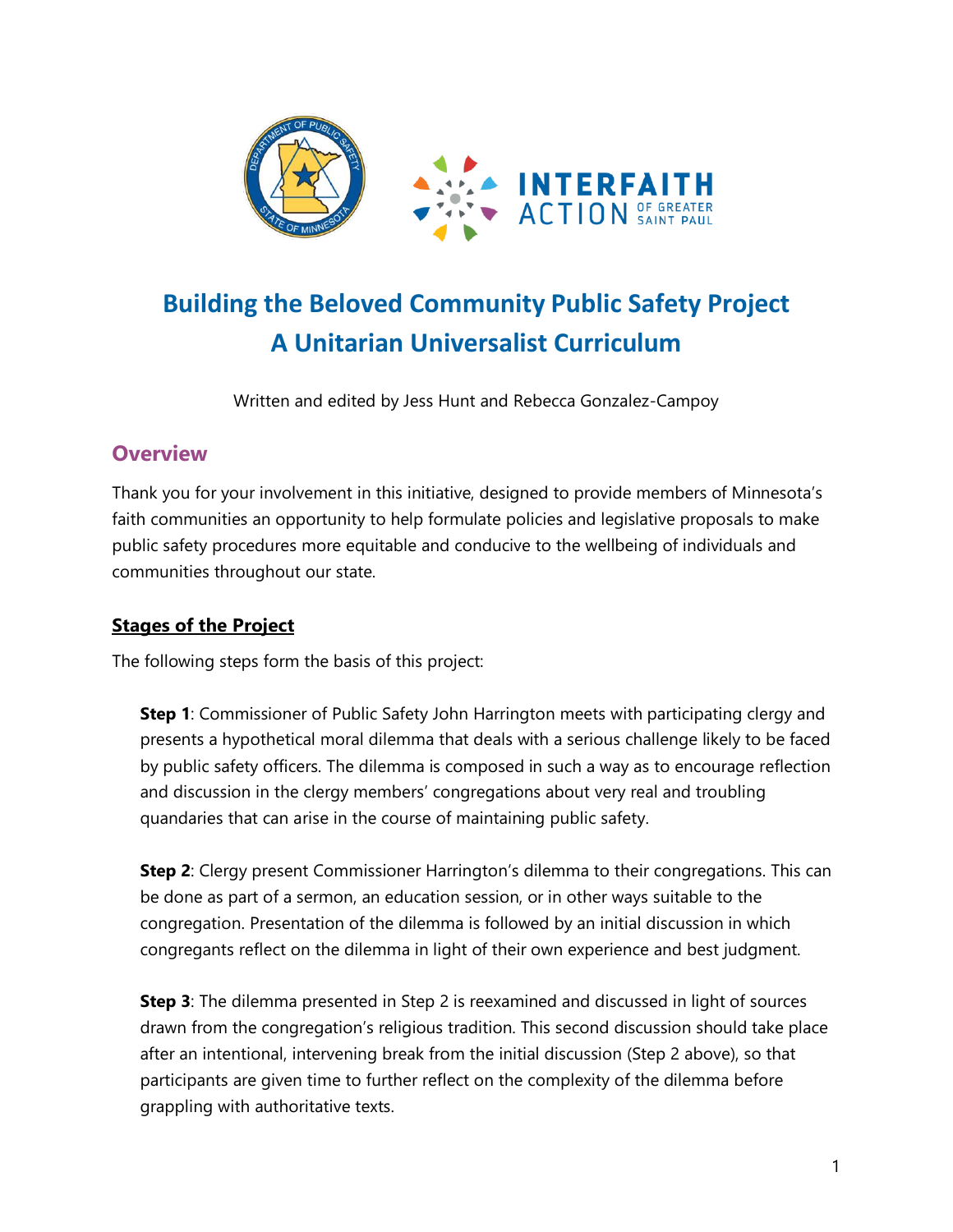The traditional sources included in Section II of this Guide are provided for use during the second discussion (Step 3 above). These curricula have been composed for multiple faith traditions and are intended to enrich and extend discussion of the dilemma in light of the tenets and norms of the congregation's religious community. Which sources to use – whether chosen from those provided in the Guide or found elsewhere – is at the discretion of discussion leaders.

In planning for the dilemma discussions, the following points should be kept in mind:

- A. Discussions should include opportunities for participants to reconsider their initial approach to the dilemma. One way discussion leaders can encourage participants to do this is by helping them to view the dilemma from the viewpoint of each of the persons mentioned in the story, along with other implicit or otherwise pertinent perspectives. Asking participants to take up this challenge for one another, rather than relying on the leader to identify and describe perspectives, can prompt more active participation in the discussion, promote careful listening, and evoke relevant personal experiences to be pondered and shared with the group. In the process, the odds that participants will feel comfortable moving from a foregone conclusion to more careful reflection is likely to increase.
- B. Dilemmas present circumstances in which simply affirming a particular value or ideal may come up short if, having affirmed that value, further discussion suggests that it collides with another principle one would also choose to affirm, e.g., individual rights vs. social responsibility, abiding by the law vs. reaching out to someone who is suffering, responsibilities to those with whom one has a special relationship vs. duties toward all people, etc. Discussion leaders can help participants to see these potential conflicts, and to grapple with them. What-if variations of the dilemma can be helpful in this regard, e.g., what if you were related to person A in this story? What if you were related to person B?
- C. Three points should be kept in mind regarding the inclusion of sources from a congregation's sacred tradition in a discussion:
	- a. Each of our congregations is heir to a long and rich tradition devoted to articulating the mission of the religious body of which the congregation is a part. Our project is situated in congregations in the hope that our reflections, discussions, and conclusions might help to extend this ongoing process, within us, and among us.
	- b. Study of traditional sources can expand the range of perspectives represented in the group. In this respect, the intercultural dimension of this project begins, to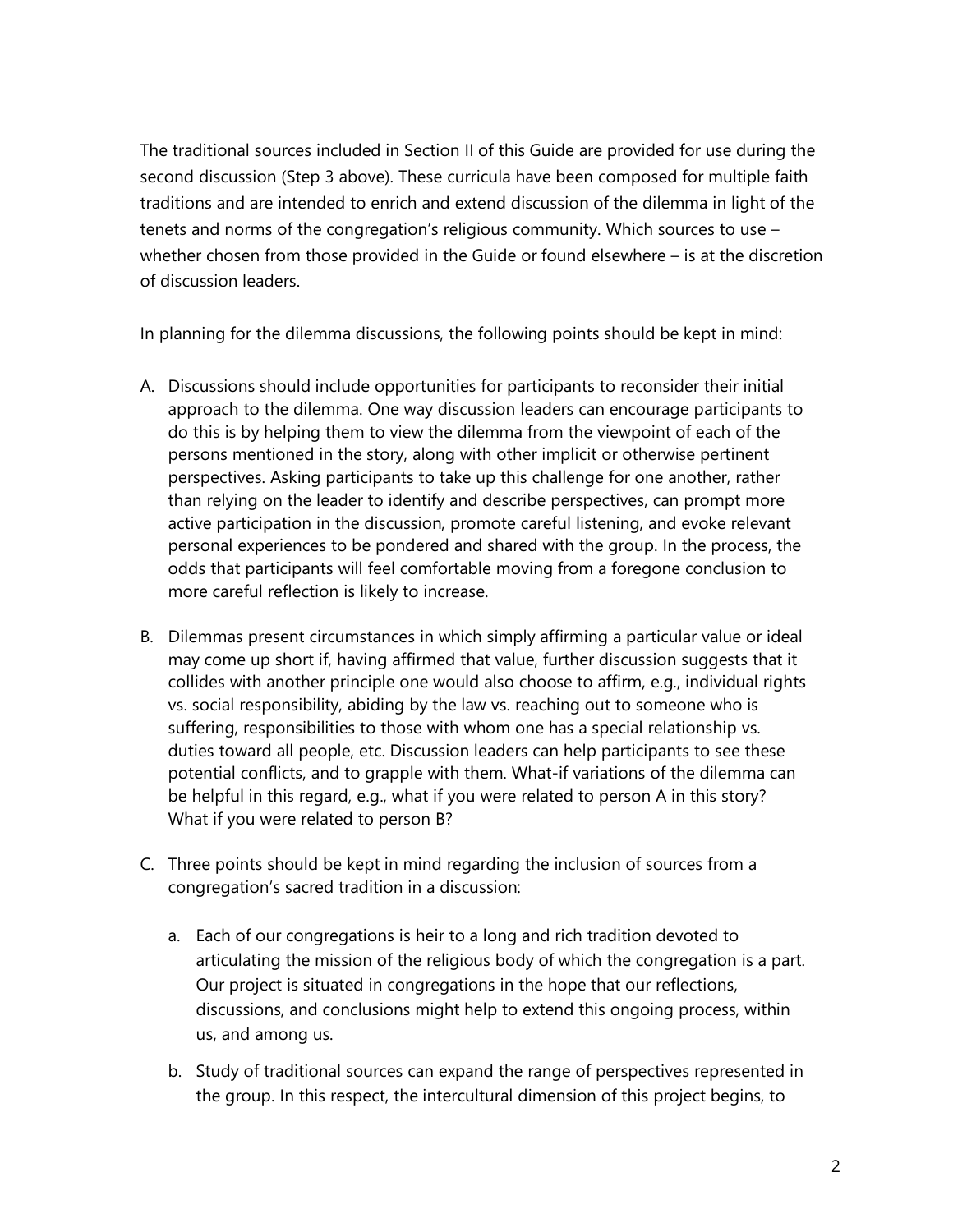some degree, *within* each tradition, in as much as traditional texts, when originating in circumstances different from those shared by the discussants, not only informs but expands the circle of voices heard in the discussion.

c. Whichever sources a discussion leader may choose to introduce, their intended role isn't to end discussion, but to deepen it.

**Step 4**: After reexamination of the dilemma in light of the congregation's sacred tradition, congregants assist in composing a report to Commissioner Harrington on issues raised by and reflections on the dilemma. It is recommended that each congregation appoint a Learning Coordinator to ensure this step is completed; a short job description for this role can be found at [https://interfaithaction.org/wp-content/uploads/2021/12/IFA-Learning-](https://interfaithaction.org/wp-content/uploads/2021/12/IFA-Learning-Coordinator-Job-Desc-final.pdf)[Coordinator-Job-Desc-final.pdf.](https://interfaithaction.org/wp-content/uploads/2021/12/IFA-Learning-Coordinator-Job-Desc-final.pdf) A written summary is submitted to project evaluators Charmagne and Michael Patton.

**Step 5**: Steps 2-4 are repeated for each dilemma presented by the Commissioner. Reports are prepared following each cycle.

**Step 6**: Project evaluators Charmagne and Michael Patton integrate pertinent observations and recommendations in the reports from the congregations into a single, publicly available report for the Minnesota Department of Public Safety.

## **Goals of the Project**

#### **From principles to concrete applications**

• *To move beyond abstract principles to actionable input that might prove of value to the DPS;*

#### **An inclusive conversation**

• *To involve hundreds, perhaps thousands of people in these exchanges statewide, with the potential for intercommunal conversations and ongoing dialogue with the DPS;*

#### **Reasoning together**

• *To provide a platform for diverse faith communities to engage in thoughtful reflection on how best to approach current issues in public safety in light of their own experience, their best judgment, and their particular faith tradition;*

#### **Listening to our faith traditions as we listen to one another**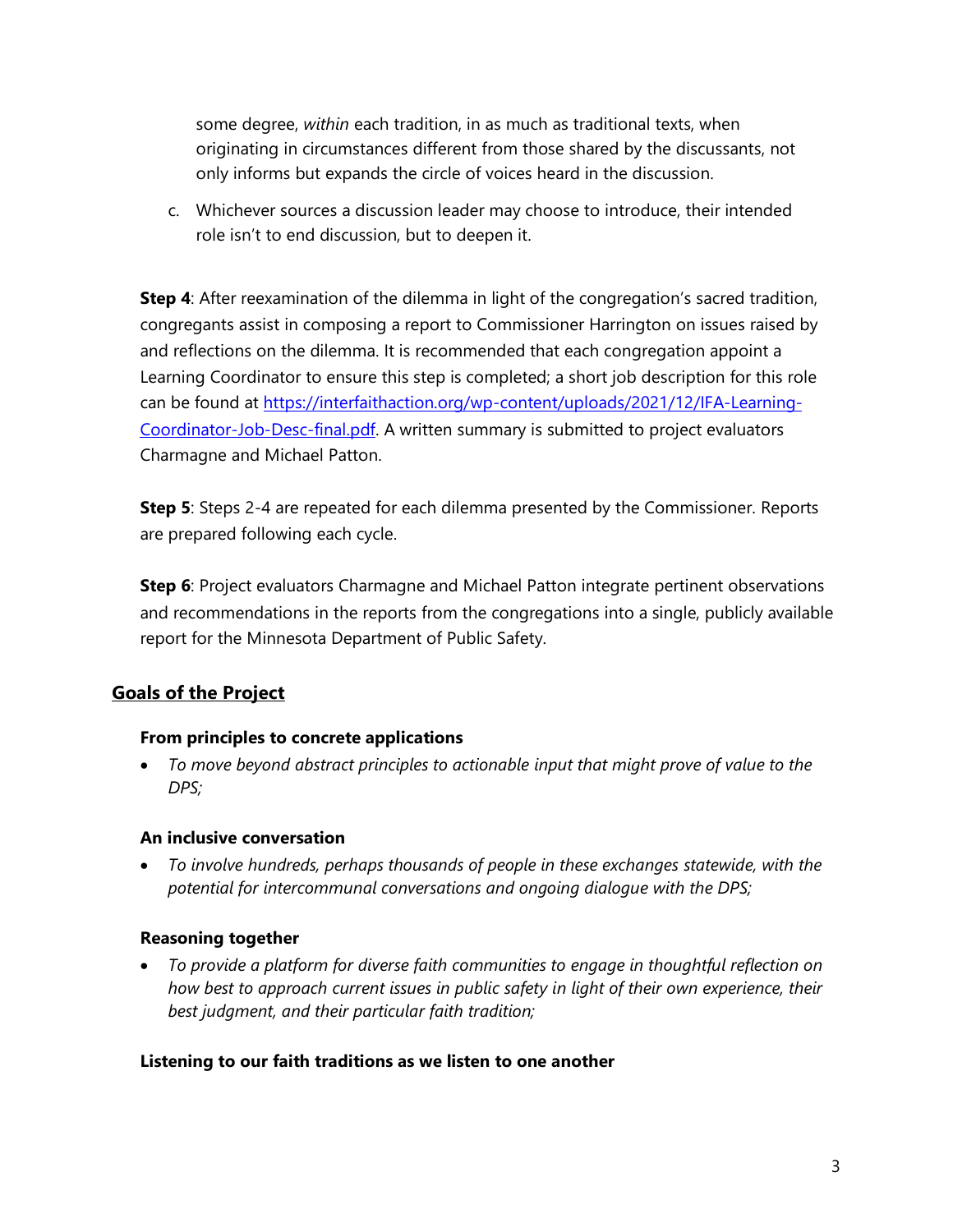• *To bring the faith communities' distinctive values and text-based input to the civic table shared by all Minnesotans;*

#### **Faith communities and the common good**

• *To further integrate the faith communities into the civic infrastructure of our state;*

#### **Faith communities helping to build community**

• *To build a habit of mind in the faith communities of bringing the full strength of their hearts and minds to bear on the most pressing issues in our civic life.*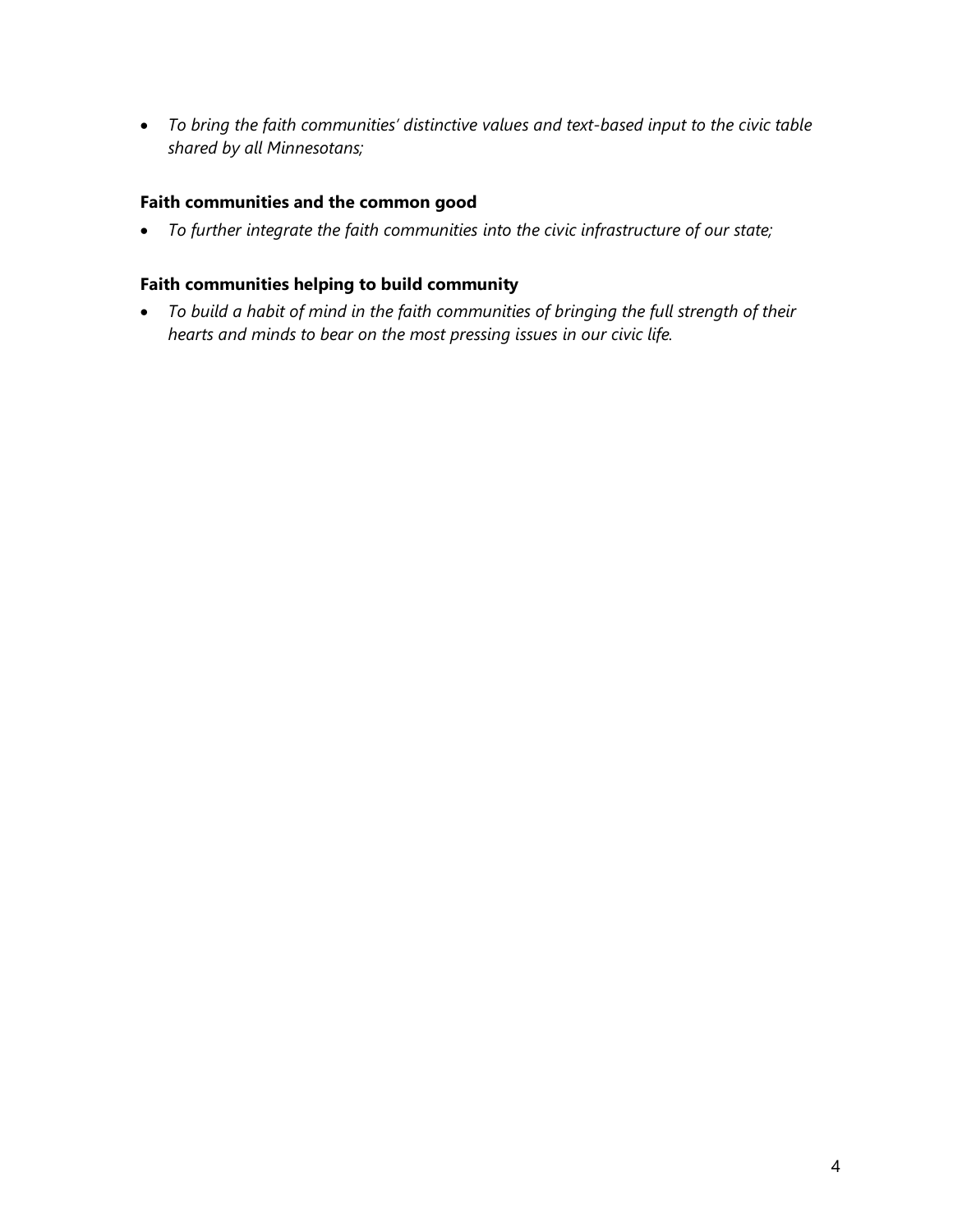# **Introduction**

The Unitarian Universalist Association's justice priorities include ending criminalization. Organizing to end mass incarceration and detention are key pieces of that work.<sup>1</sup>

Some ways congregations are asked to engage the Actions of Immediate Witness include creating security and safety policies that don't involve the police; moving congregational and institutional resources and endowments towards Black liberation organizing; and directly intervening alongside communities experiencing policing and ICE raids.<sup>2</sup>

"This moment calls us to be prophetic and to imagine a world without policing," said UUA president, the Rev. Susan Frederick-Gray. "Black and Indigenous people and other folks of color have already created alternatives to policing because these structures don't keep them safe. We must follow the lead of these communities and imagine a world that centers collective care, community investment, and restorative justice, rather than surveillance, punishment, incarceration and policing."<sup>3</sup>

"We join together not because we have a shared concept of the divine. Rather we gather knowing that life is richer in community than when we go it alone. We gather to know and be known, to comfort and be comforted, to celebrate the mystery that binds us, each to all.<sup>"4</sup>

# **Historical Resources**

Unitarian Universalist ancestors landed on both sides of the national narrative — that of oppressors and of the oppressed. Until recently, social justice action depended on who was in each congregation's pulpit. Clergy typically encouraged members to take action for social justice as individuals in the community, confining their Sunday sermons to spiritual reflection only. Today, whole congregations take on anti-racism multiculturalism work, inspired by church leadership. *The Selma Awakening: How the Civil Rights Movement Tested and Changed Unitarian Universalism* by Rev. Mark Morrison-Reed tells the story of how UUs entered the civil rights arena.

"Selma presented a turning point for Unitarian Universalists. In answering Martin Luther King Jr.'s call to action, they shifted from passing earnest resolutions about racial justice to putting their lives on the line for the cause. Morrison-Reed traces the long history of race relations

<sup>&</sup>lt;sup>1</sup> UUA [Defund](https://www.uua.org/pressroom/press-releases/unitarian-universalist-association-says-its-time-defund-police) the Police

<sup>2</sup> *Ibid*

<sup>3</sup> *Ibid*

<sup>4</sup> <https://www.uua.org/beliefs/what-we-believe/higher-power>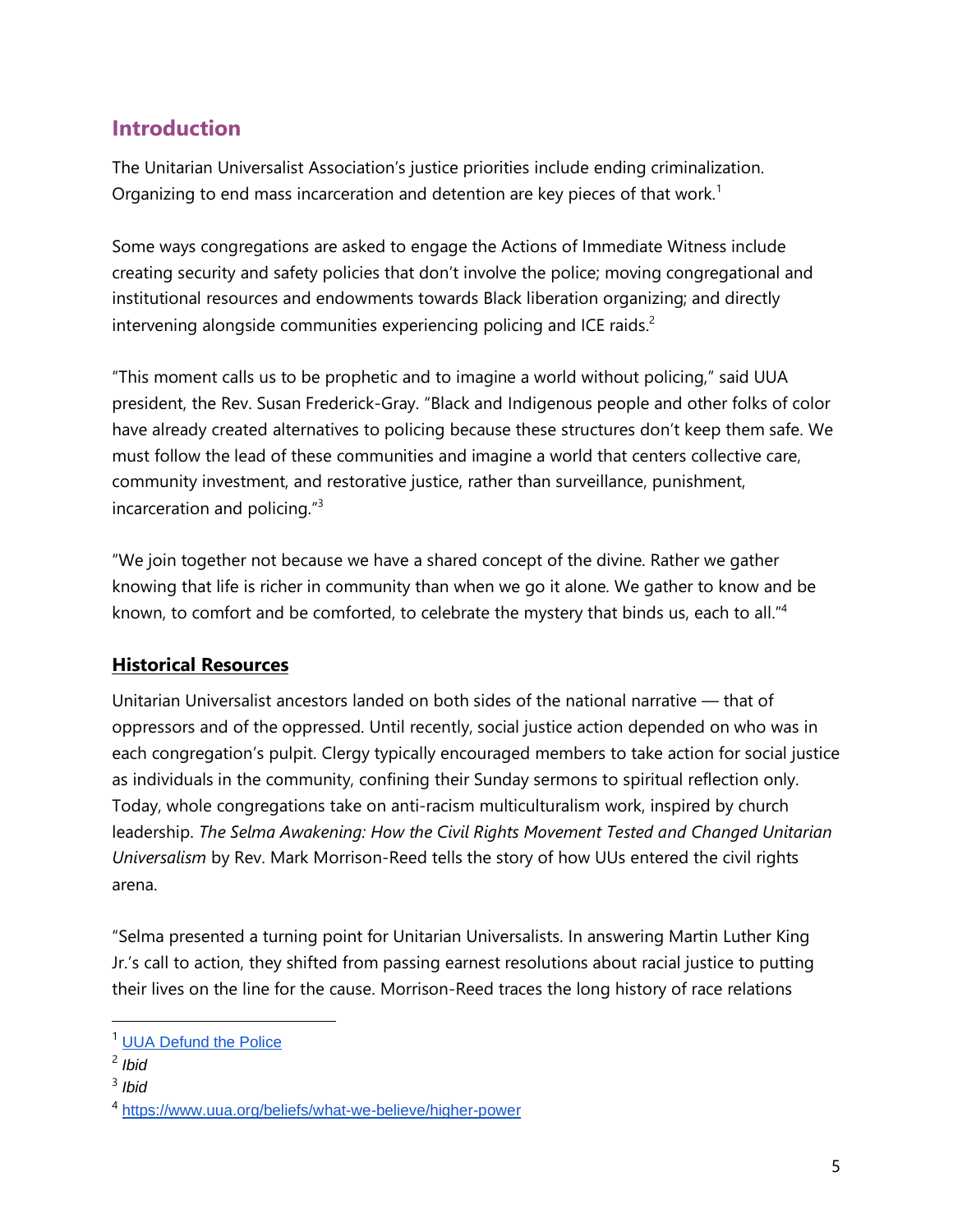among the Unitarians and the Universalists leading up to 1965, exploring events and practices of the late 19th century and the first half of the 20th century. He reveals the disparity between their espoused values on race and their values in practice. And yet, UU activism in Selma - involving hundreds of ministers and the violent deaths of Rev. James Reeb and Viola Liuzzo - at last put them in authentic relationships with their proclaimed beliefs."<sup>5</sup>

# **Resources to provide national and local context to today's policing and public safety reform action**

- MPD150 is a community-based initiative challenging the narrative that police exist to protect and serve. History of [Minneapolis](https://www.mpd150.com/) Policing Report
- Wilkenson, Isabel. *Caste: The Origins of Our Discontents.* Random House, NY. 2020.
- Ortiz, Paul. *An African American and Latinx History of the United States.* Beacon Press, Boston. 2018.
- Dunbar-Ortiz, Roxanne, *An Indigenous Peoples' History of the United States.* Beacon Press, Boston, 2014.
- Bronski, Michael, *A Queer History of the United States.* Beacon Press, Boston, 2011.
- Bronski, Michael, *A Queer History of the United States for Young People.* Beacon Press, Boston, 2019.
- Police violence is the leading cause of death for men in the United States. *<https://www.pnas.org/content/116/34/16793>*
- Mass incarceration has not touched all communities equally. <https://www.sentencingproject.org/criminal-justice-facts/>
- For additional resources, visit Unity [Church-Unitarian](https://www.airtable.com/universe/expvcvDVJwTERuzwO/the-justice-database)'s Unity Church-Unitarian Justice [Database](https://www.airtable.com/universe/expvcvDVJwTERuzwO/the-justice-database)

## **Primary sources**

#### **Principles of our Faith**

Unitarian Universalism is a covenantal faith, guided by eight principles to live our lives fully within, among, and beyond. Four of these principles influence our response to policing and public safety. They are:

- First principle: The inherent worth and dignity of every person;
- Second principle: Justice, equity and compassion in human relations;
- Sixth principle: The goal of world community with peace, liberty, and justice for all;

<sup>5</sup> Morrison-Reed, Mark D. *The Selma Awakening: How the Civil Rights Movement Tested and Changed Unitarian Universalism.* Skinner House Books, Boston. 2014. Back cover.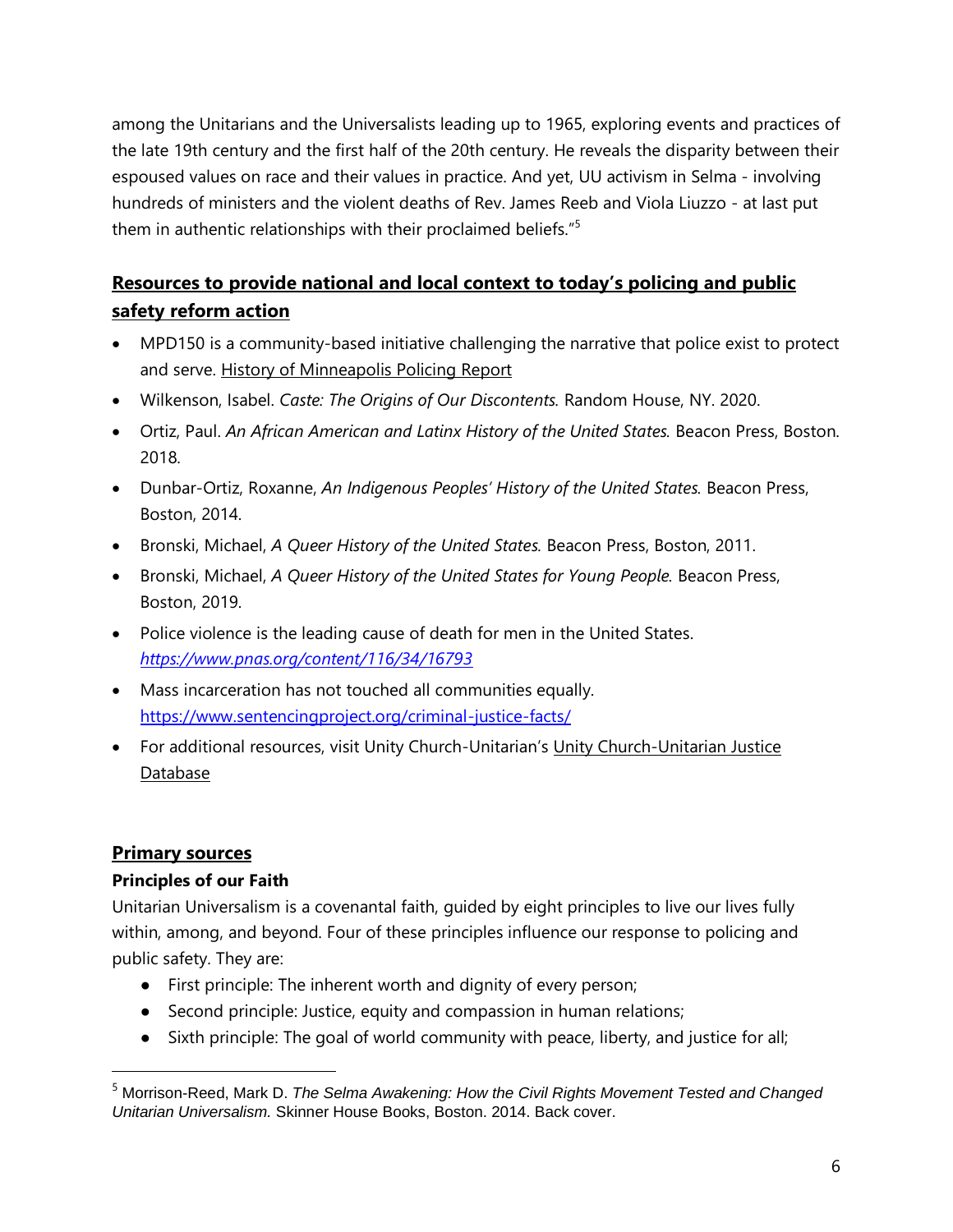● Proposed Eighth principle: The covenant to affirm and promote: journeying toward spiritual wholeness by working to build a diverse and multicultural Beloved Community by our actions that accountably dismantle racism and other oppressions in ourselves and our institutions.

#### *Reflection on the First Principle by Rev. Rebecca Ann Parker, theologian and author:*

"Reverence and respect for human nature is at the core of Unitarian Universalist (UU) faith. We believe that all the dimensions of our being carry the potential to do good. We celebrate the gifts of being human: our intelligence and capacity for observation and reason, our senses and ability to appreciate beauty, our creativity, our feelings and emotions. We cherish our bodies as well as our souls. We can use our gifts to offer love, to work for justice, to heal injury, to create pleasure for ourselves and others.

"'Just to be is a blessing. Just to live is holy,' the great twentieth-century Rabbi Abraham Heschel wrote. Unitarian Universalists affirm the inherent worth and dignity of each person as a given of faith—an unshakeable conviction calling us to self-respect and respect for others."<sup>6</sup>

#### *Reflection on the Second Principle by Rev. Emily Gage*

"Justice, equity, and compassion in human relations points us toward something beyond [inherent](https://www.uua.org/beliefs/what-we-believe/principles/1st) worth and dignity. It points us to the larger community. It gets at collective responsibility. It reminds us that treating people as human beings is not simply something we do one-on-one, but something that has systemic implications and can inform our entire cultural way of being.

"Compassion is something that we can easily act on individually. We can demonstrate openness, give people respect, and treat people with kindness on our own. But we need one another to achieve equity and justice."<sup>7</sup>

#### *Reflection on the Sixth Principle by Rev. Sean Parker Dennison*

"The sixth Principle seems extravagant in its hopefulness and improbable in its prospects. Can we continue to say we want 'world community'? 'Peace, liberty, and justice for all'? The world is full of genocide, abuse, terror, and war. What have we gotten ourselves into?

"As naïve or impossible as the sixth Principle may seem, I'm not willing to give up on it. In the face of our culture's apathy and fear, I want to imagine and help create a powerful vision of peace by peaceful means, liberty by liberatory means, justice by just means. I want us to believe—and to live as if we believe—that a world community with peace, liberty, and justice for

<sup>6</sup> UU 7 [Principles](https://www.uua.org/beliefs/what-we-believe/principles)

<sup>7</sup> *Ibid*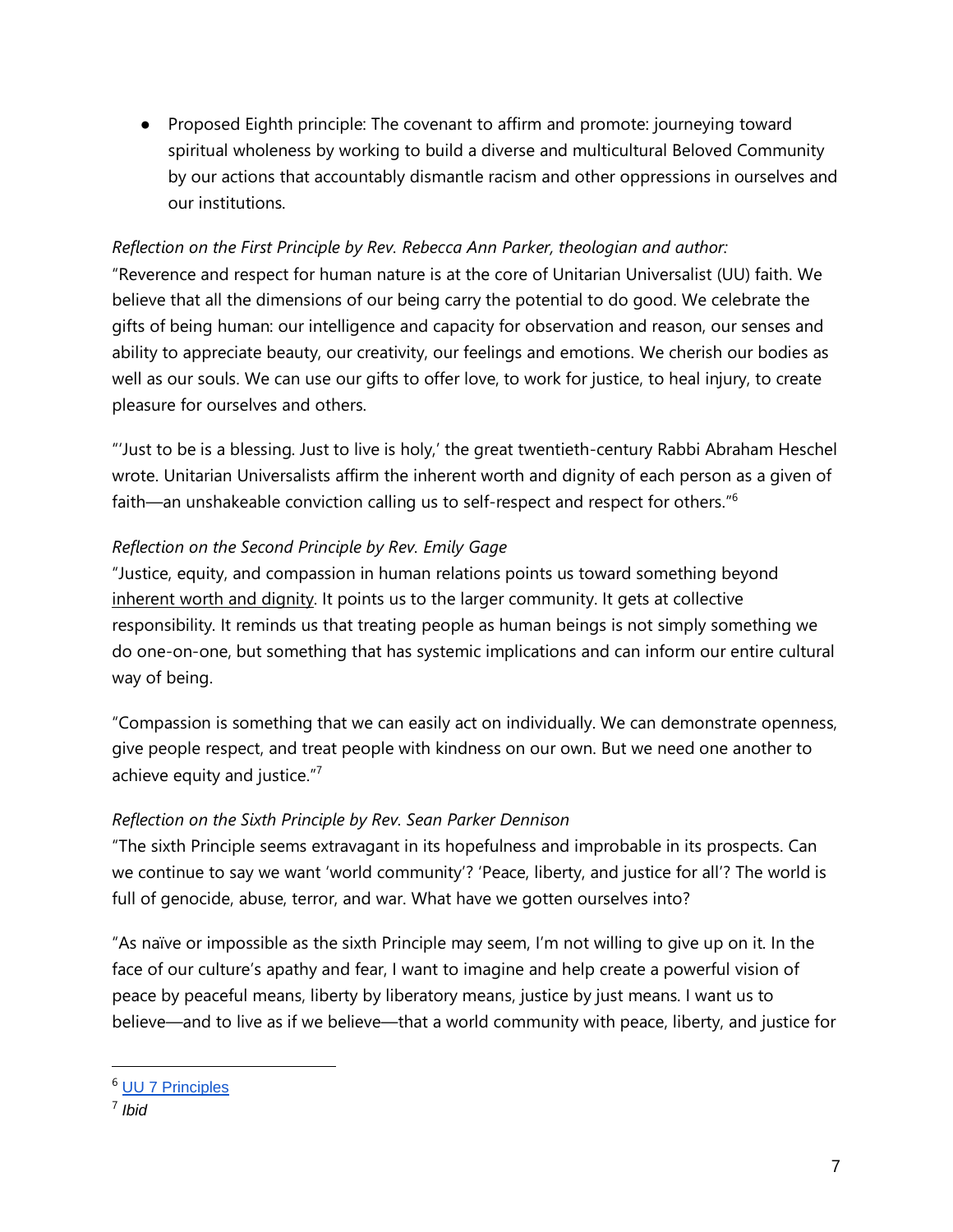all is possible. There is no guarantee that we will succeed, but I can assure you that we will improve ourselves and improve the world by trying."

# *Reflection of the Proposed Eighth Principle by the UUA Article II Study Commission and the 8th Principle*

"More than the language of the 8th Principle itself, we are moved by the ongoing conversations about what it means to be accountable to each other, and how we must—through our actions take on the work of anti-racism and anti-oppression as an inextricable part of our Unitarian Universalist faith."<sup>8</sup>

# **Sources of Our Faith**

Unitarian Universalism is a living tradition that draws from six sources to help shape our faith and our response to building the Beloved Community. While there is wisdom from all of our sources, the second one most directly aligns with a call to action regarding policing and revisioning public safety:

*Words and deeds of prophetic people which challenge us to confront powers and structures of evil with justice, compassion, and the transforming power of love.*

## *Source 2 reflection*

"The powers and structures of evil surround us. Many religious doctrines try to define and explain them. But we have turned away from theological disputes about evil - focusing instead on faithful encouragement to stand up and confront it."<sup>9</sup>

Two examples to get us started:

"O God, forgive our rich nation where small babies die of cold quite legally…

O God, forgive our rich nation where small children suffer from hunger quite legally…

O God, forgive our rich nation where toddlers and school children die from guns sold quite legally…

O God, forgive our rich nation that lets the rich continue to get more at the expense of the poor quite legally…

O God, help us never to confuse what is quite legal with what is just and right in Your sight."

<sup>8</sup> <https://www.uua.org/uuagovernance/committees/article-ii-study-commission/blog/8thprinciple-0>

<sup>9</sup> *Sources of Our Faith*, Kathleen Rolenz, editor. Skinner House Books, Boston. 2012 p22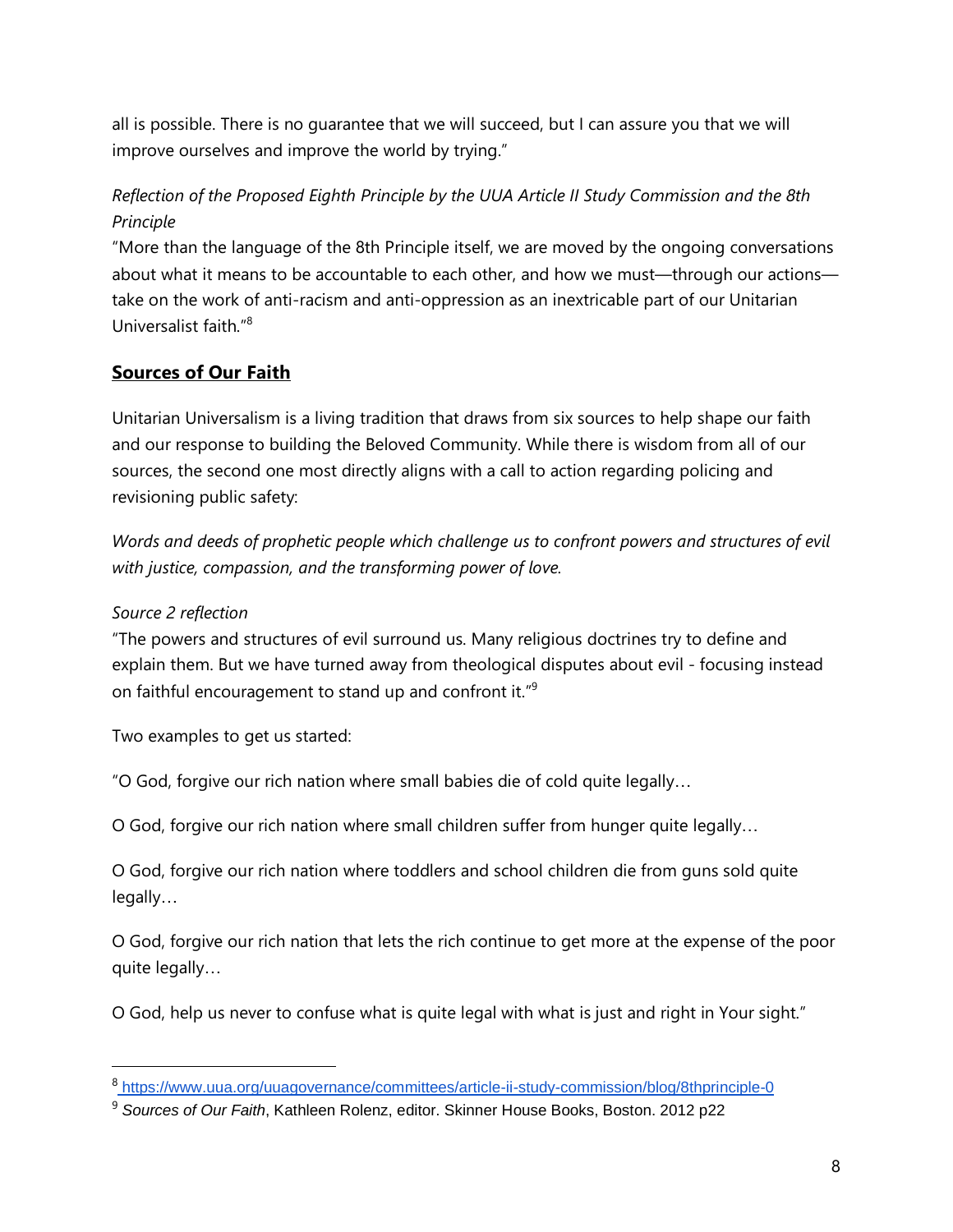Marion Wright Edelman<sup>10</sup>

"It is not enough merely to call for freedom, democracy and human rights. There has to be a united determination to persevere in the struggle, to make sacrifices in the name of enduring truths, to resist the corrupting influences of desire, ill will, ignorance, and fear."

Aung San Suu Kyi<sup>11</sup>

# **Suggested resource list of books, videos, podcasts, and blogs:**

#### **General**

- Rauschenbusch, Walter, *Christianity and the Social Crisis in the 21st Century.*100th Anniversary Edition HarperOne, 2007.
- Niebuhr, Reinhold, *An Interpretation of Christian Ethics*, Reprint Edition. Westminster John Knox Press. 2013
- brown, adrienne marie, *Emergent Strategy: Shaping Change, Changing Worlds.* AK Press, CA. 2017.
- Vitale, Alex S. *The End of Policing.* Verso, London, New York. 2017.
- Norris, Zach, *Defund Fear: Safety Without Policing, Prisons, and Punishment.* Beacon Press. 2021.

## **From the Unitarian Universalist Association** [uua.org](http://uua.org/)

- *Soul Work: anti-racist theologies in dialogue,* Marjorie Bowens-Wheatley and Nancy Palmer Jones, Editors. Skinner House Books, Boston. 2003.
- *The Unitarian Universalist Pocket Guide* edited by Rev. Peter Morales, Skinner House Books. 2012. This source explains the principles and sources in context and provides some historical perspective as well.
- *Widening the Circle of Concern: Report of the UUA Commission on Institutional Change*, UUA, Boston, 2020. This is a must-read for congregations seeking to fully embrace and authentically live out UU principles, especially #8. It includes recommendations for cultural and institutional change necessary to achieve these ends.
- [https://www.uua.org/pressroom/press-releases/unitarian-universalist-association-says-its](https://www.uua.org/pressroom/press-releases/unitarian-universalist-association-says-its-time-defund-police)[time-defund-police](https://www.uua.org/pressroom/press-releases/unitarian-universalist-association-says-its-time-defund-police)
- [https://www.uua.org/sites/live-new.uua.org/files/20200625\\_aiw\\_amen\\_uprising.pdf](https://www.uua.org/sites/live-new.uua.org/files/20200625_aiw_amen_uprising.pdf)

<sup>10</sup> *Ibid.* p 38

<sup>11</sup> *Ibid*. p 40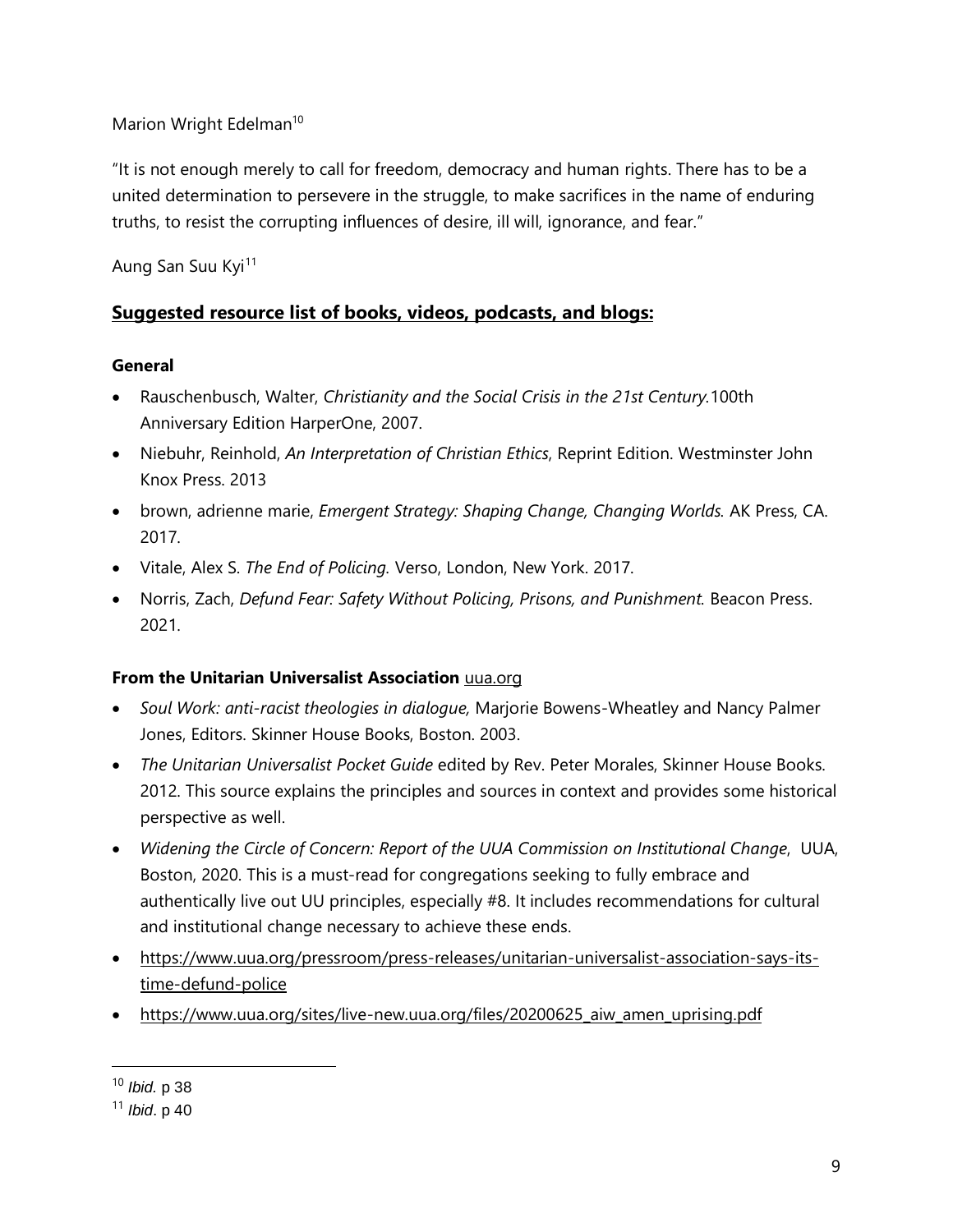- [https://www.uua.org/pressroom/press-releases/stop-calling-police-start-eradicating-anti](https://www.uua.org/pressroom/press-releases/stop-calling-police-start-eradicating-anti-blackness)[blackness](https://www.uua.org/pressroom/press-releases/stop-calling-police-start-eradicating-anti-blackness)
- [https://www.uua.org/sites/live](https://www.uua.org/sites/live-new.uua.org/files/20200625_aiw_400_years_white_supremacist_colonialism.pdf)[new.uua.org/files/20200625\\_aiw\\_400\\_years\\_white\\_supremacist\\_colonialism.pdf](https://www.uua.org/sites/live-new.uua.org/files/20200625_aiw_400_years_white_supremacist_colonialism.pdf)
- <https://www.uua.org/justice-programs>
- <https://uucsj.org/>
- <https://cuusan.org/>
- <https://cdjlibrary.org/>
- GA 2021 647 [Principles](https://vimeo.com/563894331/d12624fcc2) and Defund the Police
- UUA signs People's [Response](https://peoplesresponseact.com/wp-content/uploads/2021/06/The-PRA_-One-Pager.pdf) Act petition
- Side [With](https://sidewithlove.org/) Love

#### **Minnesota UUs**

- Unity [Church-Unitarian](https://www.airtable.com/universe/expvcvDVJwTERuzwO/the-justice-database) Justice Database
- <https://www.muusja.org/>

#### **Suggested Worship Service/Religious Education resources**

*Music*:

- <https://www.justicechoir.org/songbook/>
- *Singing the Journey* UUA , Boston, 2005: Hymns for Second Source Words and Deeds of Prophetic People 1014-1029
- Readings/sources for sermons:
- *Lifting Our Voices: Readings in the Living Tradition,* UUA, Boston, 2015: "Courage and Call to Action" pp 14-20 and "Justice" pp 49-53
- *Voices from the Margins: An Anthology of Meditations,* edited by Jacqui James and Mark D. Morrison-Reed. Skinner House Books, Boston, 2012.
- Soto, Theresa I, *spilling the light: Meditations on Hope and Resilience,* Skinner House Books, Boston, 2019.

# **References**

Morrison-Reed, Mark D. 2014. *The Selma Awakening: How the Civil Rights Movement Tested and Changed Unitarian Universalism*. N.p.: Skinner House Books.